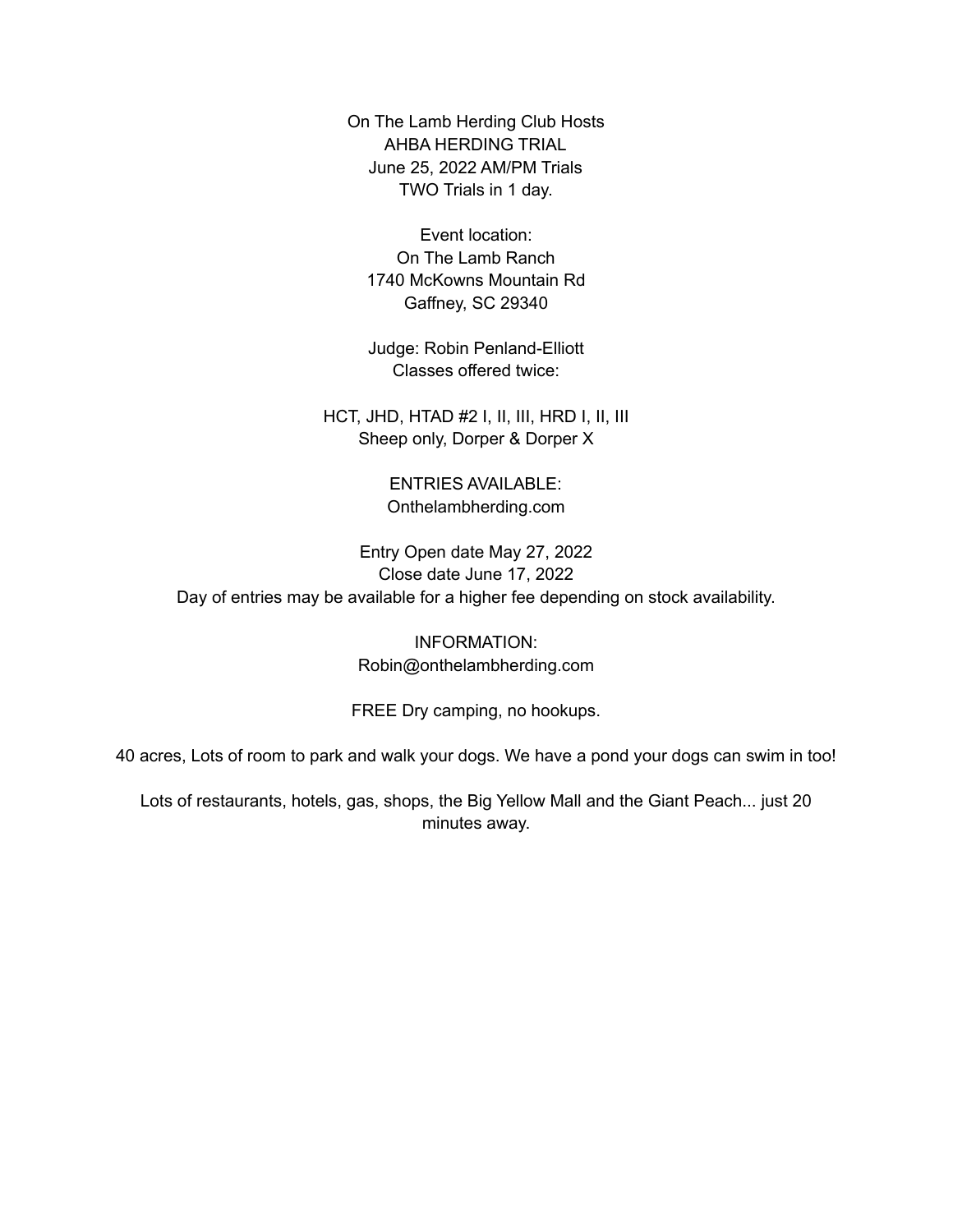1)Take sheep from pens #1 & #2. Level I can go in with the pens with the dog. II & III do not go in the pen without penalty. 10 pts

2)Fetch the sheep down the alley & pen them in pen #12. Leave the sheep and take your dog to the handlers post in arena A. All levels the same. 10 pts

3)Gather. Level I can leave the post up to 15' from the sheep. Level II can go half way. Level III stays at the Handler's post. 10 pts

4)Drive/wear to & thru Ob #1. Level I can fetch the entire way to ob #1 & 2. Level II can go halfway on each leg of obstacles1 & 2. Level III must stay at the post till both obstacles have been driven. 10 pts

5)drive/wear to & thru Ob #2.Level I can fetch the entire way to ob #1 & 2. Level II can go halfway on each leg of obstacles1 & 2. Level III must stay at the post till both obstacles have been driven. 10 pts

6)Hold sheep off the gate all levels, Pen sheep. 10 pts

7)Take sheep from pen down alley to set out pen. Take sheep into HT arena. Level I can go in the pen to take the sheep out. Levels II & III cannot ho in the pen without penalty. 10 pts

8)Fetch/drive a figure 8 around cones, Ob #3. Level 1 can fetch the whole way. Level II can fetch halfway then must drive. Level III must stay at the handlers cone. 10 pts

9)Hold sheep off gate & Repen sheep into setout pen all levels. 10 pts Level 1 & II end here.

10) Level III, Sort sheep into pen 1 & 2. 5 head in each pen. (III only) 10 pts

A arena is 100' x 200' HT arena is 100' x 100' Take pens are 8' x 6' Repens are 8' x 12' Alley is 12' x 100' Gather is 190' Wear/drive in A arena is 160'. Wear/drive in HT arena is 100'